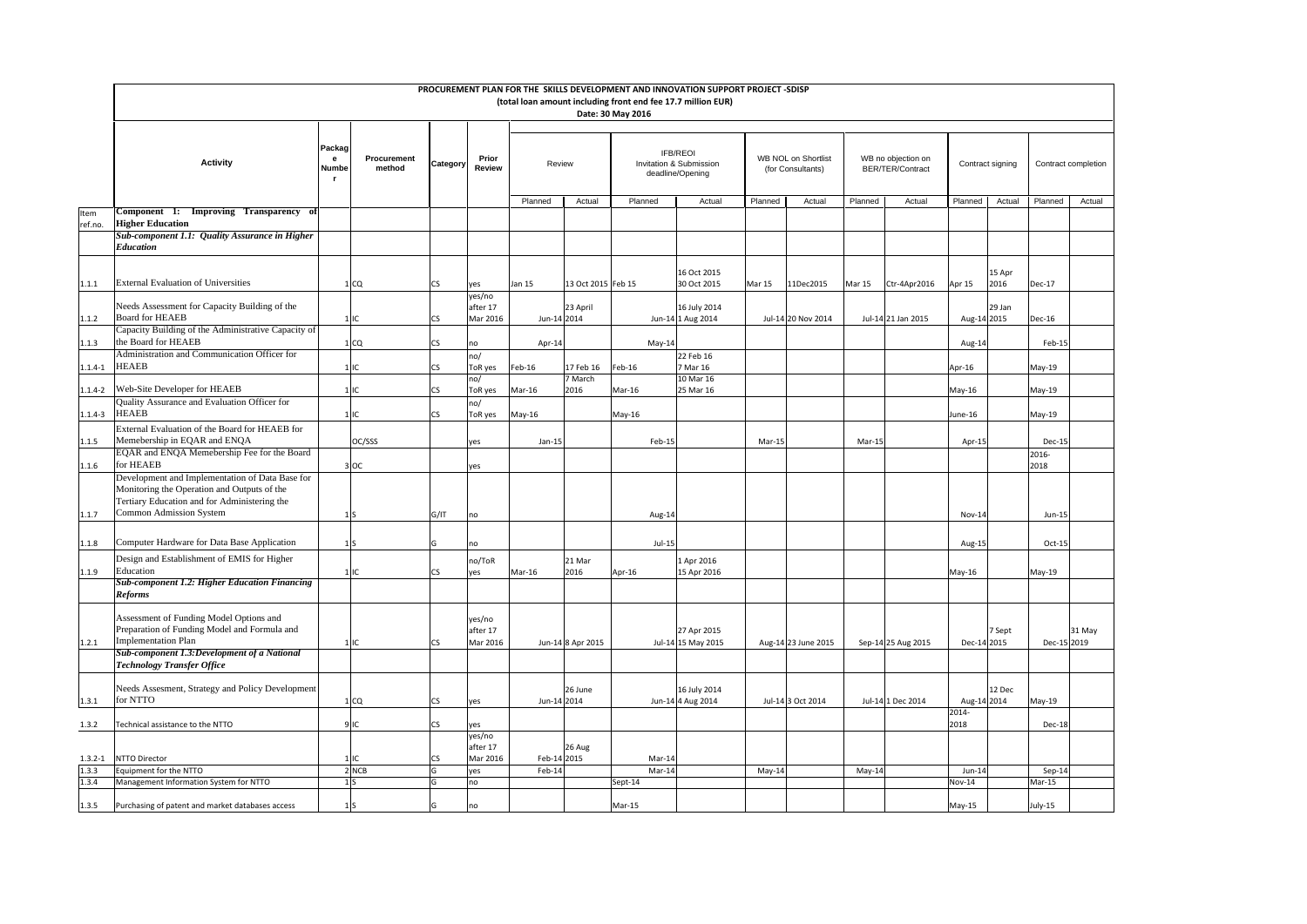|             | Component 2: Modernization of Secondary<br><b>Technical Vocational Education and Training</b>                      |                 |           |                                        |           |                     |          |                                     |          |                     |        |                                          |             |                  |                  |                 |
|-------------|--------------------------------------------------------------------------------------------------------------------|-----------------|-----------|----------------------------------------|-----------|---------------------|----------|-------------------------------------|----------|---------------------|--------|------------------------------------------|-------------|------------------|------------------|-----------------|
|             | Sub-component 2.1: Quality and labor market                                                                        |                 |           |                                        |           |                     |          |                                     |          |                     |        |                                          |             |                  |                  |                 |
|             | relevance of TVET provision                                                                                        |                 |           |                                        |           |                     |          |                                     |          |                     |        |                                          |             |                  |                  |                 |
| 2.1.1       | Skills forecasting                                                                                                 | $1$ IC          | CS        | yes/no<br>after 17<br>Mar 2016 June-14 |           | 19 June<br>2014     | July-14  | 16 July 2014<br>31 July 2014        | Aug-14   | 13 Feb 2015         | Aug-14 | 3 Mar 2015                               | Sept-14     | 12 Mar<br>2015   | <b>Dec-17</b>    |                 |
|             |                                                                                                                    |                 |           |                                        |           |                     |          |                                     |          |                     |        |                                          |             |                  |                  |                 |
| 2.1.2       | Development and Design of the Concept for Secondary<br><b>TVET</b>                                                 | 1 QCBS          | CS        | yes                                    | Feb-14    | 23 Feb 2015 Mar-14  |          | 26 Feb 2015<br>24 Apr 2015          | May-14   | 23 June 2015        |        | TER - 7 Oct 15:<br>Jun-14 CTR -25 Nov 15 | Jul-14 2015 | 27 Nov           | Jan-19           |                 |
| 2.1.3       | Training of School Teachers and Managers to Support<br>Implementation of the Reformed Secondary TVET<br>Curricula  |                 |           |                                        |           |                     |          |                                     |          |                     |        |                                          |             |                  | 2016-<br>2017    |                 |
| 2.1.4       | Equipment for Secondary TVET School Training Centers                                                               | 14 ICB          | G         | yes                                    | Feb-16    |                     | Mar-16   |                                     | $May-16$ |                     | Jun-16 |                                          | Jun-16      |                  | Dec-16           |                 |
|             | TA for new competency based curriculum and pertinent<br>modules for innovation and entrepreneurship                |                 |           |                                        |           |                     |          | 26 Dec 2014                         |          |                     |        |                                          |             | 13 March         |                  | 13 Nov          |
| 2.1.5       | education in secondary education<br>Sub-component 2.2: Grants for school-industry<br>collaboration.                | 1 <sub>cc</sub> | <b>CS</b> | yes                                    | Dec-14    | 22 Dec 2014 Dec-14  |          | 12 Jan 2015                         | Jan-15   | 10 Feb 2015         | Feb-15 | 13 March 2015                            | Mar-15      | 2015             | Nov-15           | 2015            |
|             |                                                                                                                    |                 |           |                                        |           |                     |          |                                     |          |                     |        |                                          |             |                  |                  |                 |
|             | Preparation of program for provision of grants and<br>support in development of implementation legal<br>procedures | $1$ IC          | <b>CS</b> | yes/no<br>after 17<br>Mar 2016         |           | Jun-14 9 Mar 2015   |          | 12 Mar 2015<br>Jul-14 30 Mar 2015   |          |                     |        |                                          | Sep-14 2015 | 28 Apr           | 1 Sept<br>2016   |                 |
| 2.2.1       | Transfers (Grants) for Secondary TVET Schools-Business                                                             |                 |           |                                        |           |                     |          |                                     |          | Aug-14 7 April 2015 |        | Aug-14 27 Apr 2015                       |             |                  | 2015-            |                 |
| 2.2.2       | Sector Joint Projects                                                                                              | transfer        |           |                                        |           |                     |          |                                     |          |                     |        |                                          |             |                  | 2019             |                 |
| 2.2.3       | Training related to implementation of the grants<br>program (preparation of applications)                          |                 |           |                                        |           | 9 March<br>2016     |          |                                     |          |                     |        |                                          |             |                  |                  |                 |
|             | Component 3: Improving the innovative capacity<br>of enterprises and collaboration with research<br>organizations  |                 |           |                                        |           |                     |          |                                     |          |                     |        |                                          |             |                  |                  |                 |
|             | Sub-component 3.1: Capacity Building of the<br><b>Fund for Innovation and Technology</b><br>Development (FITD).    |                 |           |                                        |           |                     |          |                                     |          |                     |        |                                          |             |                  |                  |                 |
| 3.1.1       | Resident Advisor for Capacity Building of the FITD                                                                 | 1IC             | <b>CS</b> | yes                                    |           | May-14 8 Apr 2014   |          | 16 July 2014<br>Jun-14 30 July 2014 |          | Jul-14 15 Sept 2014 |        | CTR-20 Nov<br>Aug-14 2014                | Sep-14 2014 | 26 Nov           | $May-19$         |                 |
| 3.1.2       | Capacity Building of the FITD                                                                                      |                 | T/OC      |                                        | 2014-2019 |                     |          |                                     |          |                     |        |                                          |             |                  |                  |                 |
| 3.1.3       | Software for the Needs of the FITD                                                                                 | 1 CO            | CS        | yes/no<br>after 17<br>Mar 2016         |           | Apr-14 18 July 2014 |          | 21 July 2014<br>May-14 6 Aug 2014   |          | May-14 23 Sept 2014 | Jun-14 | CTR-29 Oct 2014                          | Jun-14 2014 | 3 Nov            | $Mar-17$         |                 |
| 3.1.4       | Equipment for the FITD                                                                                             | 1S              | G         | yes                                    | Apr-14    | 5 Mar 2014 May-14   |          | 15 Apr 2014<br>29 Apr 2014          | May-14   |                     | May-14 | BER-24 May<br>2014                       | Jun-14      | 30 May<br>2014   | $Sep-14$         | 21 June<br>2014 |
| $3.1.4 - 1$ | Office chairs for FITD                                                                                             | 1 <sub>S</sub>  | G         | no                                     |           |                     | Mar-16   | 17 Mar 2016<br>31 Mar 2016          | Mar-16   |                     |        |                                          | Apr-16      | 11 April<br>2016 | 12 May<br>2016   |                 |
| 3.1.5       | Hardware for the FITD                                                                                              | 1 <sub>S</sub>  | G         | no                                     |           |                     | $May-16$ |                                     |          |                     |        |                                          | July-16     |                  | Sept-16          |                 |
|             | Technical assistance/capacity building for grants                                                                  |                 |           |                                        |           |                     |          |                                     |          |                     |        |                                          |             |                  | 2014-            |                 |
| 3.1.6       | beneficiaries                                                                                                      | IC              | CS        | yes                                    |           |                     |          |                                     |          |                     |        |                                          |             |                  | 2019<br>$2014 -$ |                 |
| 3.1.7       | Training for grant beneficiaries                                                                                   |                 | T/OC      | no/                                    |           |                     |          | 9 Apr 2016                          |          |                     |        |                                          |             |                  | 2019<br>31 May   |                 |
|             | 3.1.8-1 FITD Financial Management Assistant                                                                        | $1$ IC          | <b>CS</b> | ToR yes                                | Mar-16    | 1 Apr 2016 Apr-16   |          | 22 Apr 2016                         |          |                     |        |                                          | May-16      |                  | 2019             |                 |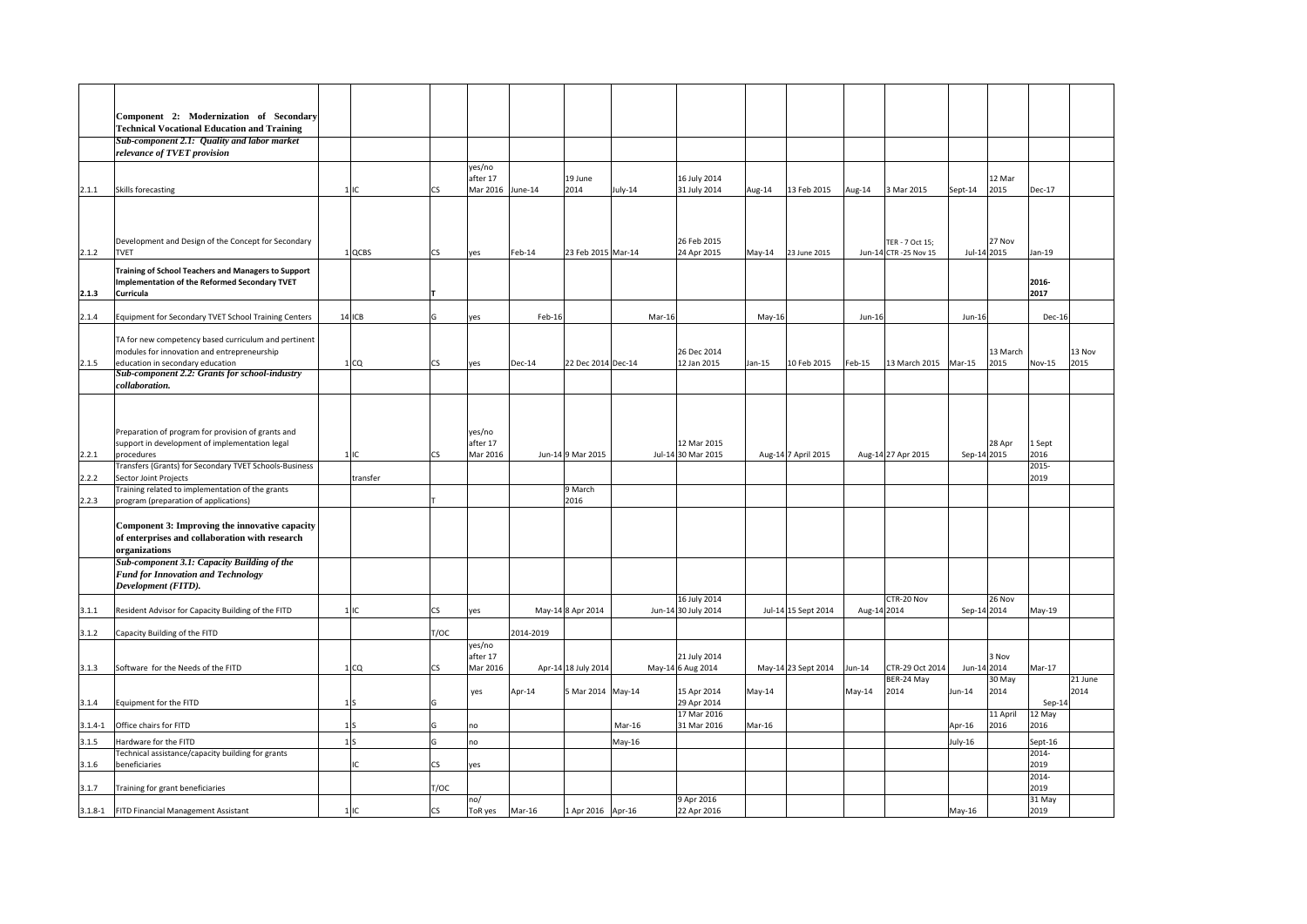|             |                                                                                            |                |           | no/      |                             |          | 9 Apr 2016           |          |                    |             |                        |               | 31 May  |         |
|-------------|--------------------------------------------------------------------------------------------|----------------|-----------|----------|-----------------------------|----------|----------------------|----------|--------------------|-------------|------------------------|---------------|---------|---------|
| $3.1.8 - 2$ | FITD Program Assistant                                                                     | 1 IC           | <b>CS</b> | ToR yes  | Mar-16<br>1 Apr 2016 Apr-16 |          | 22 Apr 2016          |          |                    |             |                        | May-16        | 2019    |         |
|             | <b>Sub-component 3.2: Pilot of Financial</b><br><b>Instruments to be delivered by FITD</b> |                |           |          |                             |          |                      |          |                    |             |                        |               |         |         |
|             |                                                                                            |                |           |          |                             |          |                      |          |                    |             |                        |               | 2014-   |         |
| 3.2.1       | Grants to Support Development of Accelerators                                              |                | transfer  |          |                             |          |                      |          |                    |             |                        |               | 2019    |         |
|             |                                                                                            |                |           |          |                             |          |                      |          |                    |             |                        |               |         |         |
|             | Grants to Support Start-Up and Innovations for Micro                                       |                |           |          |                             |          |                      |          |                    |             |                        |               | 2014-   |         |
| 3.2.2       | and Small Entrepreneurs and Spin-Off Companies                                             |                | transfer  |          |                             |          |                      |          |                    |             |                        |               | 2019    |         |
|             | Grants to Support Commercialization of Innovation for                                      |                |           |          |                             |          |                      |          |                    |             |                        |               | 2014-   |         |
| 3.2.3       | <b>SMEs</b>                                                                                |                | transfer  |          |                             |          |                      |          |                    |             |                        |               | 2019    |         |
|             |                                                                                            |                |           |          |                             |          |                      |          |                    |             |                        |               | 2014-   |         |
| 3.2.4       | Grants to Support Transfer of Technology                                                   |                | transfer  |          |                             |          |                      |          |                    |             |                        |               | 2019    |         |
|             |                                                                                            |                |           |          |                             |          |                      |          |                    |             |                        |               |         |         |
|             | Component 4 - Project Management and                                                       |                |           |          |                             |          |                      |          |                    |             |                        |               |         |         |
|             | <b>Monitoring and Evaluation</b>                                                           |                |           |          |                             |          |                      |          |                    |             |                        |               |         |         |
|             | <b>Sub-component 4.1: Project Management</b>                                               |                |           |          |                             |          |                      |          |                    |             |                        |               |         |         |
|             |                                                                                            |                |           |          |                             |          | 24 Jan 2014          |          |                    |             |                        | 28 Feb        | 31 May  |         |
| 4.1.1       | Project Manager/Director                                                                   | 1 IC           | CS        | yes      | Jan-14 20 Jan 2014          |          | Jan-14 6 Feb 2014    |          | Feb-14 25 Feb 2014 |             | Feb-14 CTR-28 Feb 2014 | Mar-14 2014   | 2019    |         |
|             |                                                                                            |                |           |          |                             |          | 24 Jan 2014          |          |                    |             |                        | 28 Feb        | 31 May  |         |
| 4.1.2       | <b>Procurement Manager</b>                                                                 | $1$ IC         | CS        | yes      | Jan-14 20 Jan 2014          |          | Jan-14 6 Feb 2014    |          | Feb-14 25 Feb 2014 |             | Feb-14 CTR-28 Feb 2014 | Mar-14 2014   | 2019    |         |
|             |                                                                                            |                |           |          |                             |          | 24 Jan 2014          |          |                    |             |                        | 28 Feb        | 31 May  |         |
| 4.1.3       | <b>Financial Manager</b>                                                                   | $1$ IC         | <b>CS</b> | yes      | Jan-14 20 Jan 2014          |          | Jan-14 6 Feb 2014    |          | Feb-14 25 Feb 2014 |             | Feb-14 CTR-28 Feb 2014 | Mar-14 2014   | 2019    |         |
|             |                                                                                            |                |           | no/ToR   |                             |          |                      |          |                    |             |                        |               | 31 May  |         |
| 4.1.4       | <b>Higher Education Coordinator</b>                                                        | 1 IC           | <b>CS</b> | yes      | Jan-14                      | $Jan-14$ |                      |          |                    |             |                        | Mar-14        | 2019    |         |
|             |                                                                                            |                |           | yes/no   |                             |          |                      |          |                    |             |                        |               |         |         |
|             |                                                                                            |                |           | after 17 |                             |          | 5 Nov 2015           |          |                    |             |                        | 18 Dec        | 31 May  |         |
| 4.1.5       | Coordinator for modernization of VET                                                       | 1 IC           | <b>CS</b> | Mar 2016 | Jan-14 2 Nov 2015           |          | Jan-14 19 Nov 2015   |          | Feb-14 11 Dec 2015 |             | Feb-14 Ctr-16 Dec 15   | Mar-14 2015   | 2019    |         |
|             |                                                                                            |                |           |          |                             |          | 24 Jan 2014          |          |                    |             |                        | 28 Feb        | 31 May  | 31 Jan  |
| 4.1.6       | Coordinator for business and innovations                                                   | 1IC            | <b>CS</b> | yes      | Jan-14 20 Jan 2014          |          | Jan-14 6 Feb 2014    |          | Feb-14 25 Feb 2014 |             | Feb-14 CTR-28 Feb 2014 | Mar-14 2014   | 2019    | 2016    |
|             |                                                                                            |                |           | yes/no   |                             |          |                      |          |                    |             |                        |               |         |         |
|             |                                                                                            |                |           | after 17 |                             |          | 15 Jan 2016          |          |                    |             |                        | 17 Feb        | 31 May  |         |
| $4.1.6 - 1$ | Coordinator for business and innovations                                                   | 1IC            | <b>CS</b> | Mar 2016 | 20 Jan 2014 Jan-16          |          | 29 Jan 2016          | $Jan-16$ | 10 Feb 2016        | Feb-16      | Ctr-12 Feb 16          | 2016<br>eb-16 | 2019    |         |
|             |                                                                                            |                |           | yes/no   |                             |          |                      |          |                    |             |                        |               |         |         |
|             |                                                                                            |                |           | after 17 |                             |          | 1 Oct 2014           |          |                    |             |                        | 25 Nov        | 31 May  |         |
| 4.1.7       | Monitoring and Evaluation Specialist                                                       | 1 IC           | <b>CS</b> | Mar 2016 | Jan-14 7 Apr 2014           |          | Jan-14 10 Oct 2014   |          | Feb-14 5 Nov 2014  |             | Feb-14 20 Nov 2014     | Mar-14 2014   | 2019    |         |
|             |                                                                                            |                |           |          |                             |          |                      |          |                    |             |                        |               |         |         |
|             |                                                                                            |                |           |          |                             |          |                      |          |                    |             |                        |               |         |         |
|             |                                                                                            |                |           |          |                             |          |                      |          |                    |             |                        |               |         |         |
|             |                                                                                            |                |           |          |                             |          |                      |          |                    |             |                        |               |         |         |
|             |                                                                                            |                |           |          |                             |          |                      |          |                    |             |                        |               |         |         |
|             |                                                                                            |                |           |          |                             |          |                      |          |                    |             |                        |               |         |         |
|             |                                                                                            |                |           |          |                             |          |                      |          |                    |             |                        |               |         |         |
|             |                                                                                            |                |           |          |                             |          |                      |          |                    |             | Ctr1. 14 Apr           | 1.14 Apr      |         |         |
|             |                                                                                            |                |           | yes/no   |                             |          |                      |          |                    |             | 2015                   | 2015          |         |         |
|             |                                                                                            |                |           | after 17 |                             |          | 16 Feb 2015          |          |                    |             | Ctr2. 17 Apr           | 2. 20 Apr     | 31 May  |         |
| 4.1.8       | Part-Time Environmental Consultants                                                        | 2 IC           | <b>CS</b> | Mar 2016 | Jan-14 9 Feb 2015           |          | Jan-14 2 Mar 2015    |          | Feb-14 27 Mar 2015 | Feb-14 2015 |                        | Mar-14 2015   | 2019    |         |
|             |                                                                                            |                |           | yes/no   |                             |          |                      |          |                    |             |                        |               |         |         |
|             |                                                                                            |                |           | after 17 |                             |          |                      |          |                    |             |                        |               | 31 May  |         |
| 4.1.9       | <b>IT Specialist</b>                                                                       | 1 IC           | CS        | Mar 2016 | Jan-14 7 Apr 2014           | $Jan-14$ |                      | Feb-14   |                    | Feb-14      |                        | Mar-14        | 2019    |         |
|             |                                                                                            |                |           |          |                             |          |                      |          |                    |             |                        |               | 2014-   |         |
| 4.1.10      | Operating Cost for the PMU                                                                 |                | ОC        |          |                             |          |                      |          |                    |             |                        |               | 2019    |         |
|             |                                                                                            |                |           |          |                             |          |                      |          |                    |             |                        |               | 2014-   |         |
| 4.1.11      | Training for PIU staff                                                                     |                |           |          |                             |          |                      |          |                    |             |                        |               | 2019    |         |
|             |                                                                                            |                |           |          |                             |          |                      |          |                    |             |                        |               |         |         |
|             | Financial/Accounting Software and support and                                              |                |           |          |                             |          | 5 Mar 2014           |          |                    |             |                        | 8 Apr         |         |         |
| 4.1.12      | maintenance for the project duration                                                       | 1S             | G         | yes      | Jan-14 5 Mar 2014           |          | Jan-14 17 Mar 2014   | Feb-14   |                    | Mar-14      | 7 Apr 2014             | Mar-14 2014   | May-19  |         |
|             |                                                                                            |                |           |          |                             |          | 15 Apr 2014          |          |                    |             |                        | 30 May        |         | 21 June |
| 4.1.13      | Equipment for the PMU                                                                      | 1 <sub>S</sub> | G         | yes      | Feb-14 5 Mar 2014           |          | Feb-14 29 Apr 2014   | Mar-14   |                    | May-14      | 24 May 2014            | Apr-14 2014   | Jun- 14 | 2014    |
|             |                                                                                            |                |           |          |                             |          |                      |          |                    |             |                        |               |         |         |
|             |                                                                                            |                |           |          |                             |          | 12 Feb 2016          |          |                    |             |                        | 19 Apr        |         |         |
| 4.1.14      | Project Audit                                                                              | 1 LCS          | CS        | yes      | May-14 11 Feb 2016          |          | Jun-14 11 March 2016 | $Jul-14$ |                    |             | Aug-14 14 Apr 2016     | Sep-14 2016   | Nov-19  |         |
|             | Long-Term External Promotional Campaigne for the                                           |                |           |          |                             |          |                      |          |                    |             |                        |               |         |         |
| 4.1.15      | <b>SDIS Project Reforms</b>                                                                | $1$ QCBS       | <b>CS</b> | yes      | Nov-14                      | Dec-14   |                      | Feb-15   |                    | May-15      |                        | Jun-15        | Dec-18  |         |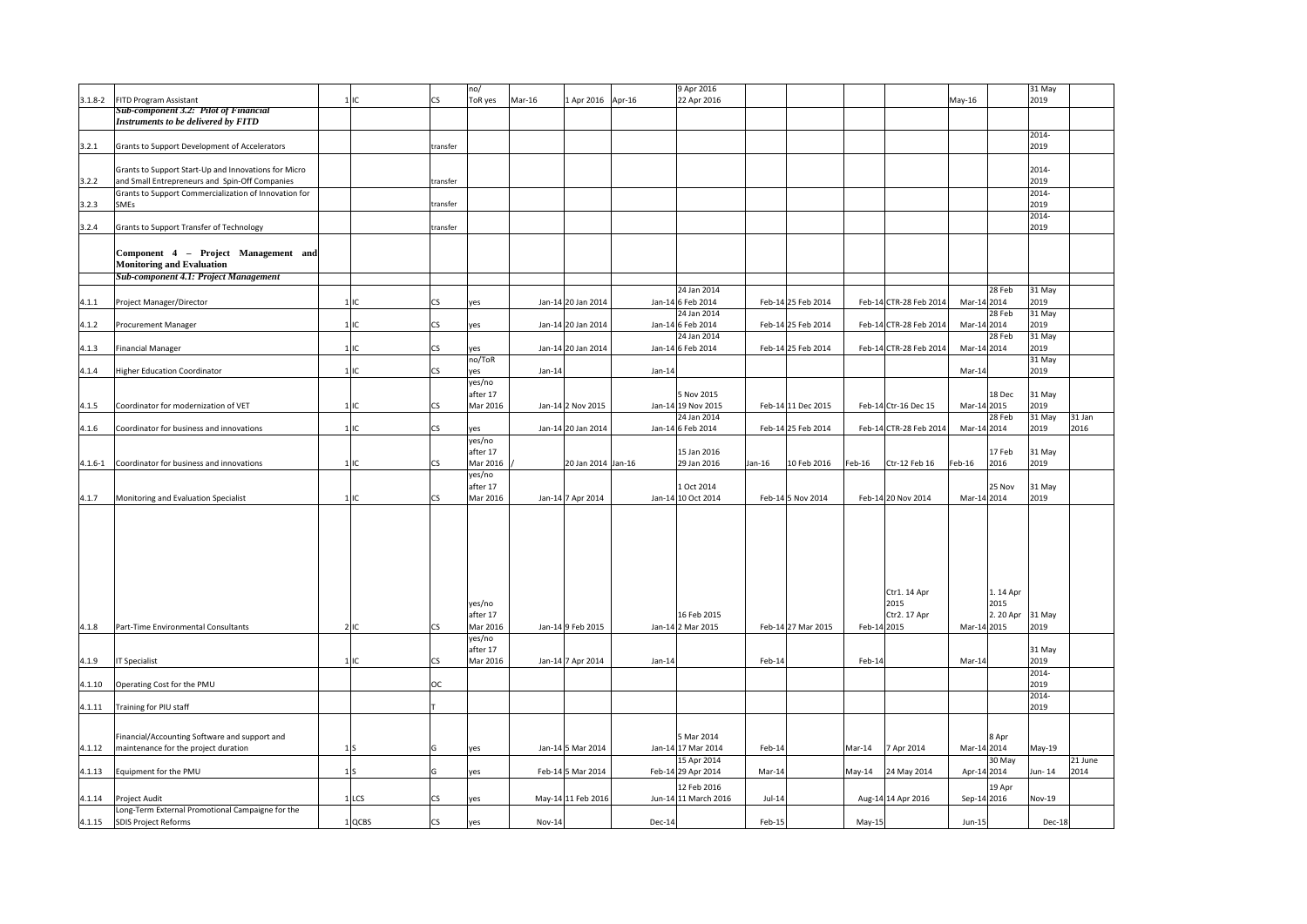| 4.1.16      | Vehicle for the PMU                                      | 1S              | G         | no               |               | $Jun-14$             | $Jul-14$      |                       | Aug-14   |                    |          |                       | $Oct-14$ |             | Dec-14  |        |
|-------------|----------------------------------------------------------|-----------------|-----------|------------------|---------------|----------------------|---------------|-----------------------|----------|--------------------|----------|-----------------------|----------|-------------|---------|--------|
|             |                                                          |                 |           |                  |               | 12 Mar               |               | 15 Apr 2014           |          |                    |          |                       |          | 20 May      |         | 4 June |
| 4.1.17      | Hardware for the PMU                                     | $1\vert S$      | G         | yes              |               | Feb-14 2014          |               | Feb-14 28 Apr 2014    | Mar-14   |                    | May-14   | 8 May 2014            |          | Apr-14 2014 | June-14 | 2014   |
|             |                                                          |                 |           |                  |               |                      |               | 28 May 2015           |          |                    |          |                       |          | 19 Aug      |         | 24 Aug |
|             | 4.1.17-1 Procurement of Hardware Equipment               | $1\vert S$      | G         | no               |               |                      | June-15       | 10 June 2015          |          |                    |          |                       | June-15  | 2015        | July-15 | 2015   |
|             |                                                          |                 |           | yes/no           |               |                      |               |                       |          |                    |          |                       |          |             |         |        |
|             |                                                          |                 |           | after 17         |               | 23 Sept              |               | 24 Oct 2014           |          |                    |          |                       |          | 1 Dec       | 31 May  |        |
|             |                                                          |                 |           |                  |               | 2014                 |               |                       |          |                    |          |                       |          | 2014        | 2019    |        |
| 4.1.18      | <b>Administrative Assistant</b>                          | 1IC             | <b>CS</b> | Mar 2016 Sept-14 |               |                      | Sept-14       | 3 Nov 2014            | $Oct-14$ | 20 Nov 2014        | $Oct-14$ | 27 Nov 2014           | $Oct-14$ |             |         |        |
|             |                                                          |                 |           |                  |               |                      |               | 1 Dec 2014            |          |                    |          |                       |          | 31 Dec      | 31 May  |        |
| 4.1.19      | <b>Procurement Assistant</b>                             | $1$ IC          | <b>CS</b> | yes              | <b>Nov-14</b> | 31 Oct 2014 Nov-14   |               | 10 Dec 2014           | Dec-14   | 22 Dec 2014        | Dec-14   | 29 Dec 2014           | Jan-15   | 2014        | 2019    |        |
|             |                                                          |                 |           |                  |               |                      |               | 23 Dec 2014           |          |                    |          |                       |          | 29 Jan      |         | 29 Jan |
| 4.1.20      | Phones for the PMU                                       | 1S              | G         | no               |               |                      | Dec-14        | 5 Jan 2015            |          |                    |          |                       | $Jan-15$ | 2015        | Jan-15  | 2015   |
|             |                                                          |                 |           |                  |               |                      |               |                       |          |                    |          |                       |          |             |         |        |
|             |                                                          |                 |           |                  |               |                      |               |                       |          |                    |          |                       |          |             |         |        |
|             | Consulting services for logistical support in the        |                 |           |                  |               |                      |               |                       |          |                    |          |                       |          |             |         |        |
|             | organization of a conference dedicated to the needs      |                 |           | no/              |               |                      |               | 6 Apr 2015            |          |                    |          |                       |          | 7 May       | 31 May  |        |
| 4.1.21      | and challenges in the area of higher education           | 1 <sub>CO</sub> | <b>CS</b> | ToR yes          | Apr-15        | 2 Apr 2015           | Apr-15        | 20 Apr 2015           |          |                    |          |                       | May-15   | 2015        | 2019    |        |
|             |                                                          |                 |           |                  |               |                      |               | 3 Dec 2015            |          |                    |          |                       |          | 9 Dec       | 31 May  |        |
| 4.1.22      | Monitoring and Evaluation Assistant                      | 1IC             | <b>CS</b> | no               |               |                      | <b>Nov-15</b> | 7 Dec 2015            |          |                    |          |                       | Dec-15   | 2015        | 2019    |        |
|             |                                                          |                 |           |                  |               |                      |               | 27 Nov 2015           |          |                    |          |                       |          | 9 Dec       | 31 May  |        |
| 4.1.23      | <b>Grants Officer</b>                                    | $1$ IC          | <b>CS</b> |                  |               |                      | <b>Nov-15</b> | 4 Dec 2015            |          |                    |          |                       | Dec-15   | 2015        | 2019    |        |
|             |                                                          |                 |           | no               |               |                      |               |                       |          |                    |          |                       |          |             |         |        |
|             |                                                          |                 |           |                  |               |                      |               |                       |          |                    |          |                       |          |             |         |        |
|             | Sub-component 4.2: Monitoring and Evaluation             |                 |           |                  |               |                      |               |                       |          |                    |          |                       |          |             |         |        |
|             |                                                          |                 |           | no/              |               |                      |               |                       |          |                    |          |                       |          |             |         |        |
| 4.2.1       | Performance Audit for Secondary TVET grants              | 1 <sub>CO</sub> | <b>CS</b> | ToR yes          |               | $Nov-17$             | Dec-17        |                       |          |                    |          |                       | Apr-18   |             | Dec-18  |        |
|             |                                                          |                 |           |                  |               |                      |               |                       |          |                    |          |                       |          |             |         |        |
|             | Baseline and Follow-Up Survey of the Instruments for     |                 |           | no/              |               |                      |               |                       |          |                    |          |                       |          |             |         |        |
| 4.2.2       | <b>Innovation Support</b>                                | 1 <sub>CO</sub> | <b>CS</b> | ToR yes          |               | Nov-14               | Dec-14        |                       |          |                    |          |                       | Apr-15   |             | Dec-18  |        |
|             | Evaluation Specialist for the Instruments for Innovation |                 |           | no/              |               |                      |               |                       |          |                    |          |                       |          |             |         |        |
| 4.2.3       | Support                                                  | 1IC             | <b>CS</b> | ToR yes          |               | Apr-15               | $May-15$      |                       |          |                    |          |                       | Jun-15   |             | Dec-18  |        |
|             |                                                          |                 |           | no/              |               |                      |               |                       |          |                    |          |                       |          |             |         |        |
| 4.2.4       | Operational Audit of the FITD                            | 1 <sub>CO</sub> | <b>CS</b> | ToR yes          |               | $Jan-17$             | Feb-17        |                       |          |                    |          |                       | Jun-17   |             | Dec-17  |        |
|             |                                                          |                 |           |                  |               |                      |               |                       |          |                    |          |                       |          |             |         |        |
|             | Technical Assistance for Policy Development and Initial  |                 |           |                  |               |                      |               | 21 July 2014          |          |                    |          |                       |          | 5 Nov       |         | 23 Nov |
| 4.2.5       | Set-Up of the Skills Observatory                         | 1IC             | <b>CS</b> | yes              | July-14       | 18 July 2014 July-14 |               | 5 Aug 2014            | Aug-14   | 26 Sept 2014       | Sept-14  | 31 Oct 2014           | $Oct-14$ | 2014        | May-19  | 2015   |
|             |                                                          |                 |           | yes/no           |               |                      |               |                       |          |                    |          |                       |          |             |         |        |
|             |                                                          |                 |           | after 17         |               |                      |               | 23 July 2015          |          |                    |          |                       |          | 1 Oct       |         |        |
|             |                                                          |                 |           |                  |               |                      |               |                       |          |                    |          |                       |          |             |         |        |
| 4.2.6       | Development of Software for Skills Observatory           | 1 <sub>CO</sub> | <b>CS</b> | Mar 2016         |               | Oct-14 23 July 2015  |               | Nov-14 7 Aug 2015     |          | Feb-15 19 Aug 2015 |          | Mar-15 Ctr-22 Sept 15 |          | Apr-15 2015 | Dec-15  |        |
|             |                                                          |                 |           |                  |               |                      |               |                       |          |                    |          |                       |          |             |         |        |
| $4.2.6 - 1$ | Hardware for the Skills Observatory                      | $1\vert S$      | G         | no               |               |                      | Feb-16        |                       |          |                    |          |                       | Apr-16   |             | Aug-16  |        |
|             |                                                          |                 |           |                  |               |                      |               |                       |          |                    |          |                       |          |             |         |        |
|             | Devising a Program of innovation support measures for    |                 |           | no/              |               |                      |               |                       |          |                    |          |                       |          |             |         |        |
|             |                                                          |                 |           |                  |               |                      | $Jul-14$      |                       |          |                    |          |                       |          |             |         |        |
| 4.2.7       | SMEs in traditional sectors in Macedonia                 | $1$ IC          | <b>CS</b> | ToR yes          | Jun-14        |                      |               |                       |          |                    |          |                       | Sept-14  |             | Dec-16  |        |
|             | IT Specialist for the establishment of the Skills        |                 |           | no/              |               | 13 Mar               |               | 16 Mar 2015           |          |                    |          |                       |          | 6 Apr       |         |        |
| 4.2.8       | Observatory                                              | 1IC             | <b>CS</b> | ToR yes          | Mar-15        | 2015                 | Mar-15        | 23 Mar 2015           |          |                    |          |                       | Apr-15   | 2015        | May-19  |        |
|             |                                                          |                 |           | yes/no           |               |                      |               |                       |          |                    |          |                       |          |             |         |        |
|             |                                                          |                 |           | after 17         |               |                      |               | 13 May 2015           |          |                    |          |                       |          | 3 July      |         |        |
| 4.2.9       | IT Senior Administrator for the Skills Observatory       | $1$ IC          | <b>CS</b> | Mar 2016 May-15  |               | 7 May 2015 May-15    |               | 27 May 2015           | June-15  | 10 June 2015       | July-15  | 23 June 2015          | July-15  | 2015        | May-19  |        |
|             |                                                          |                 |           |                  |               |                      |               |                       |          |                    |          |                       |          |             |         |        |
|             |                                                          |                 |           |                  |               |                      |               | 16 Oct 2015 (website) |          |                    |          |                       |          |             |         |        |
|             | Data collection for conducting a tracer study for TVET   |                 |           | no/              |               |                      |               | 19 Oct 2015 (local    |          |                    |          |                       |          | 24 Nov      |         |        |
| 4.2.10      | and HE employment outcomes of graduates                  | 1 <sub>CO</sub> | <b>CS</b> | ToR yes          | Oct-15        | 15 Oct 2015 Oct-15   |               | newspapers)           |          |                    |          |                       | Nov-15   | 2015        | Dec-16  |        |
|             |                                                          |                 |           |                  |               |                      |               | 27 Nov 2015           |          |                    |          |                       |          | 9 Dec       | 31 May  |        |
|             |                                                          |                 |           |                  |               |                      |               |                       |          |                    |          |                       |          |             |         |        |
| 4.2.11      | Skills Observatory Administrator                         | $1$ IC          | <b>CS</b> | no               |               |                      | <b>Nov-15</b> | 4 Dec 2015            |          |                    |          |                       | Dec-15   | 2015        | 2019    |        |

|                                   | ABBREVIATIONS AND ACRONYMS |                            |           |
|-----------------------------------|----------------------------|----------------------------|-----------|
|                                   |                            | Single/Sole Source         |           |
| International Competitive Bidding | ICB                        | Selection                  | SSS       |
| National Competitive Bidding      | <b>NCB</b>                 | Goods                      | G         |
| Shopping                          |                            | <b>Consulting Services</b> | <b>CS</b> |
|                                   |                            |                            |           |
|                                   |                            |                            |           |
| Quality and Cost Based Selection  | QCBS                       | Training                   |           |

|                       |                                           | <b>Procurement and Review Tresholds</b>           |                            |                                                                                               |
|-----------------------|-------------------------------------------|---------------------------------------------------|----------------------------|-----------------------------------------------------------------------------------------------|
|                       | <b>GOODS</b>                              |                                                   |                            | <b>SERVICES</b>                                                                               |
| Procurement<br>Method | Procurement<br>Method<br><b>Threshold</b> | <b>Prior Review</b><br><b>Threshold</b>           | <b>Selection</b><br>Method | <b>Prior Review Threshold</b>                                                                 |
|                       | Equal or above<br>Euro 1,000,000          | First contract and as<br>indicated in procurement | Competitive<br>Methods     | All ToRs; First contract under each selection<br>method irrespective of value; All above Euro |
| 1 ICB (Goods)         | per contract                              | plan                                              | (Firms)                    | 1.000.000                                                                                     |